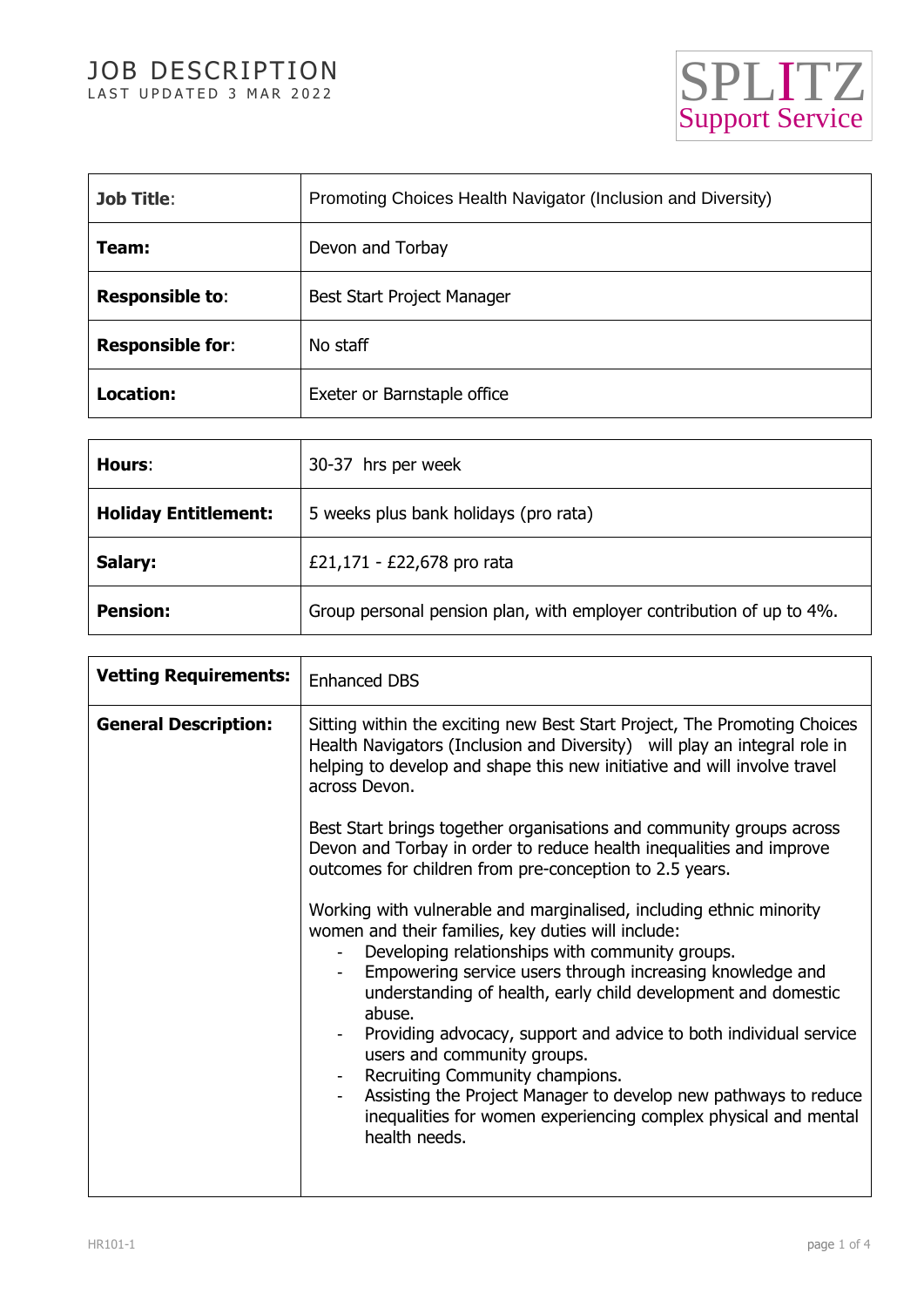| Aims of project<br>1. Reduce health inequalities by creating pathways for marginalised<br>women and families experiencing a range of complex physical and<br>mental health needs.<br>2. Improve health outcomes for children from pre-conception to 2 $1/2$<br>years through whole family interventions focussing on vulnerable<br>deprived and ethnic minority families experiencing DA and other<br>vulnerabilities. |
|------------------------------------------------------------------------------------------------------------------------------------------------------------------------------------------------------------------------------------------------------------------------------------------------------------------------------------------------------------------------------------------------------------------------|
| By supporting excluded communities, and organisations working with<br>ethnic minority and other marginalised communities, to improve<br>domestic abuse and perinatal health outcomes, providing education,<br>advocacy and community-based peer-led support. This will support<br>women to make positive choices about their health, relationships,<br>pregnancy and parenthood.                                       |

# **Main Duties and Responsibilities**

- Increase women's access to a range of positive health and education provisions that support their decisions about pregnancy and parenthood.
- Support navigation to specialist services, e.g. sexual and mental health, counselling, domestic and sexual violence and abuse.
- To build the capacity and capabilities within local groups in improving the outcomes of local people experiencing domestic abuse and improving health outcomes through the development of a network of volunteer champions.
- Providing support to existing local community groups so they can be partners in developing services, including Community Champions.
- Work closely with other agencies including other statutory health services in improving access to and developing effective services for families to ensure the best outcomes for children from pre-conception to 2 ½ years ensuring these communities have input into the service redesign process
- To work in partnership with voluntary sector and other minority group community workers to develop means of targeting local needs and hard to reach groups in the community.
- Providing support individuals and communities to develop skills, knowledge and confidence to become involved in creating local solutions.
- Work within the team to make proactive contact with marginalised communities and provide awareness raising, advocacy and support to these communities, ensuring that women and children are able to access services based on their specific needs.
- Advise women from disadvantaged communities on support available to achieve outcomes including improvement in perinatal mental health, reduction in the percentage of babies born with low birthweight an increase in babies being breastfed, obesity prevention and support, reduced smoking or smoke-free homes, improvement in learning and speech and language development, high immunisation rates and reduction in rates of preventable diseases and coordinate the provision of multi-agency support.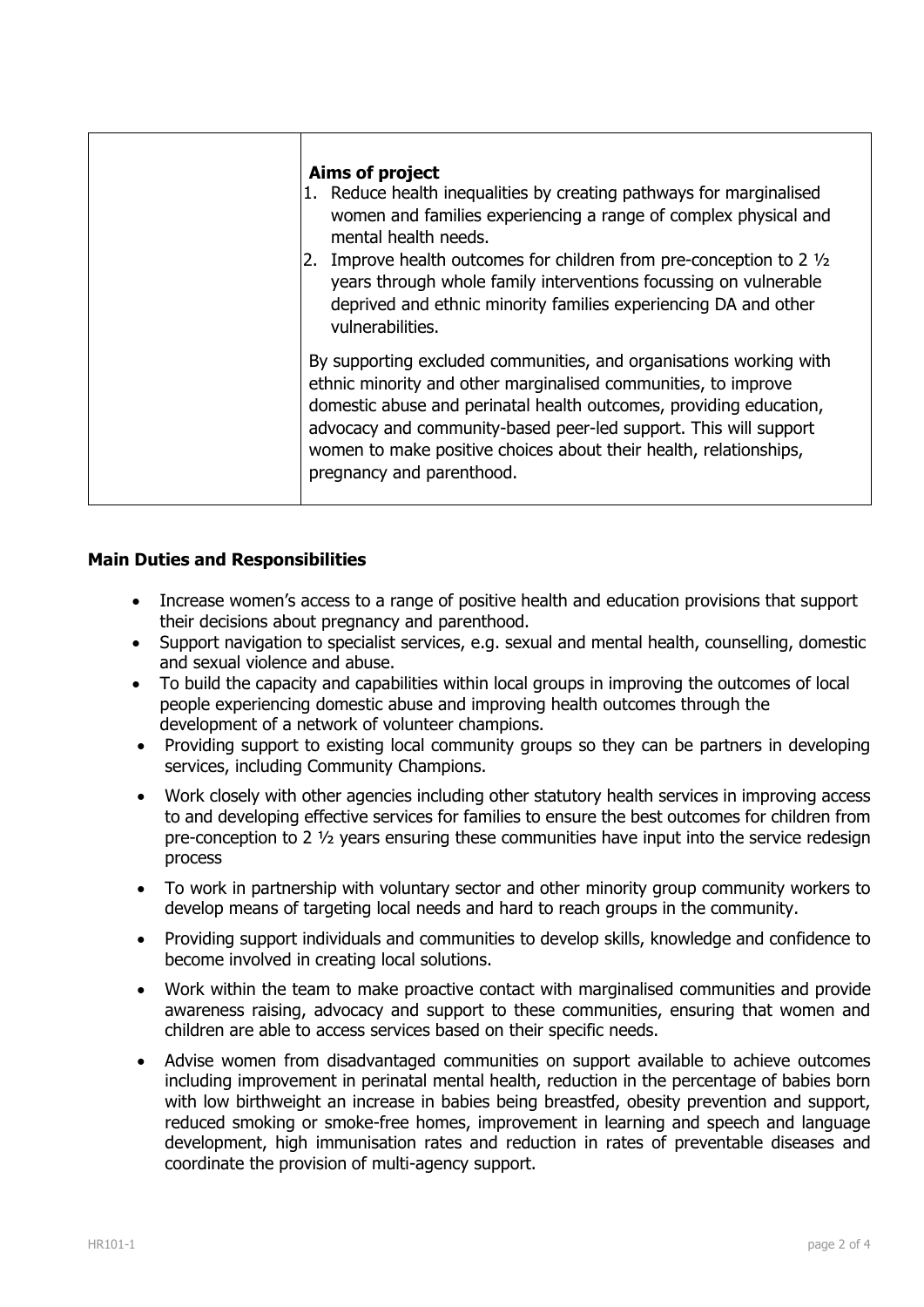Maintain positive, proactive and innovative working relationships with health and social care services and in Devon and Torbay.

### **Tasks**

- Develop a network of community champions including ethnic minority communities
- Provide awareness raising to volunteer champions
- Raise awareness of health and support services available for families
- Work with family, service providers and children's centres to introduce the service and encourage practitioners to identify domestic abuse and the impact on health outcomes in minority communities.
- Hold a small caseload
- Proactively assess the needs and safety of any children that women using the service may have, ensure that any risks/needs identified are addressed directly with the woman, and take appropriate action to safeguard them.
- Participate in multi-agency conferences in respect of children and adults at risk as required,.
- Ensure that agreed case recording and monitoring systems are kept up to date and secure, and contribute to internal and external reports where required, including for safeguarding conferences, team meetings, managers and others.

# **General**

- Work at all times in accordance with the requirements of the Lone Working Policy and Procedure.
- Be responsible for the staff lone worker Log in system.
- Attend and contribute to team meetings.
- Update written and computerised records with accurate and clear information.
- Contribute to effective team working with a flexible and pro-active approach, including cover for other team members' holidays and sickness.
- Undertake agreed training and keep updated on changes in legislation, policy and best practice.
- Attend line management and clinical supervision

#### **Responsibilities**

- The post holder will deal with highly confidential information relating to vulnerable people and children
- Ensure security of data, especially sensitive personal data, in line with the information security policy
- Work within Splitz' Policies and Procedures at all times
- Employees have responsibilities in respect of health and safety. In particular they will:
	- $\circ$  Co-operate at all times with management in the implementation of and adherence to health and safety policy and procedures;
	- $\circ$  Take reasonable care for their own safety and for the safety of others who may foreseeably be affected by their actions at work;